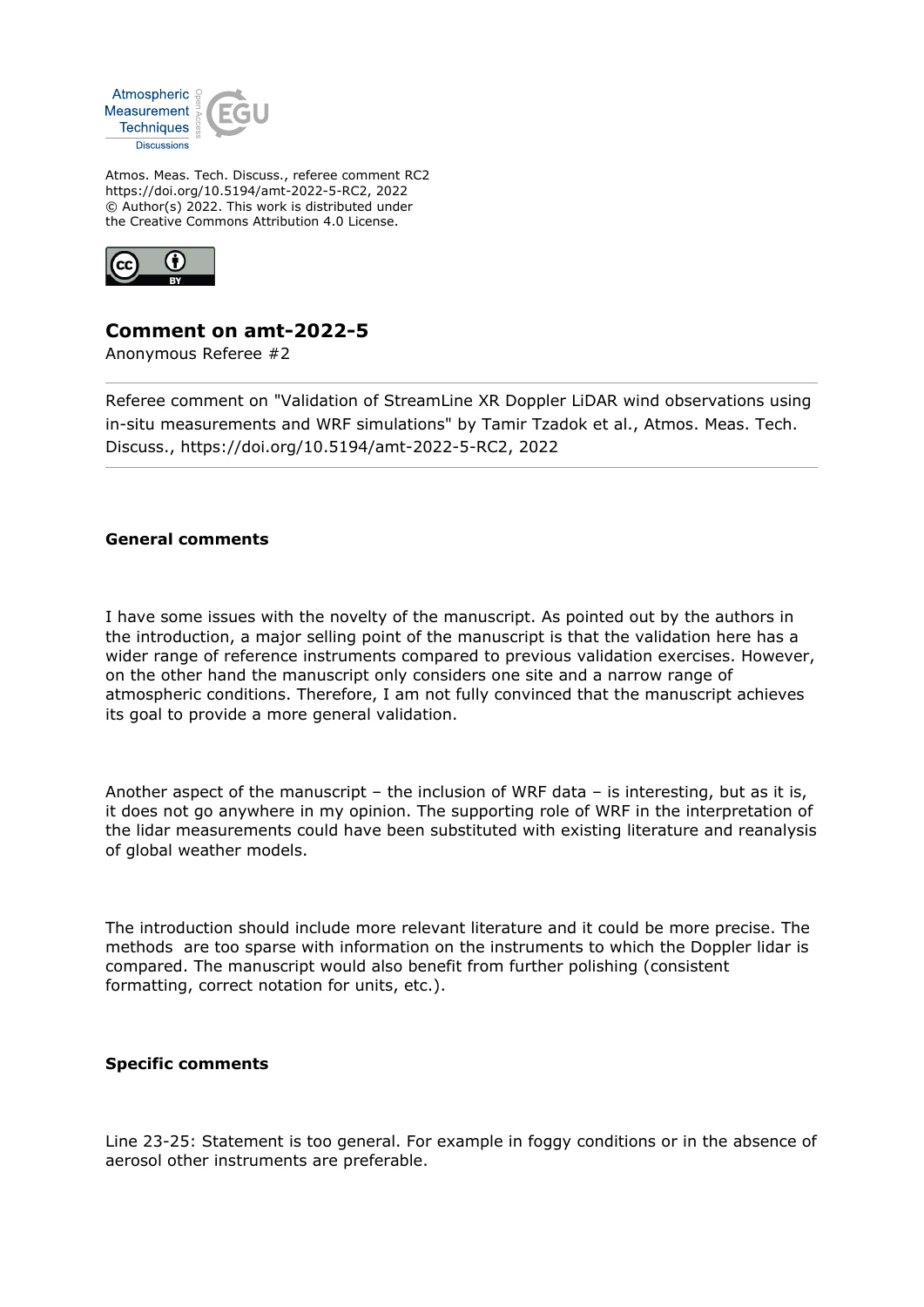Line 27: "Emitted laser beam" would be more precise than "reference".

Line 28: Pearson (2009) and subsequent citations therein might be a better references here, because they relate to the instrument used in this study. (Pearson, G., Davies, F., & Collier, C. (2009). An Analysis of the Performance of the UFAM Pulsed Doppler Lidar for Observing the Boundary Layer, Journal of Atmospheric and Oceanic Technology, 26(2), 240-250).

Line 28-30: Statement is too general. I recommend listing specific advantages over a particular measurement technique.

Line 31-34: The provided examples should be supported with references to literature.

Line 39: More importantly, the mathematical manipulations require certain assumptions on the state of the atmospheric flow.

Line 43: Please provide references for the various studies mentioned.

Line 45-47: The following study also validates this lidar type against a tower: Newsom, R. K., Brewer, W. A., Wilczak, J. M., Wolfe, D. E., Oncley, S. P., and Lundquist, J. K.: Validating precision estimates in horizontal wind measurements from a Doppler lidar, Atmos. Meas. Tech., 10, 1229–1240, https://doi.org/10.5194/amt-10-1229-2017, 2017.

Line 83: The site description could be more precise. What is the topography surrounding the site? Are there surface roughness elements like plants, trees or buildings and what is their approximate height (important to know if the measurements might be affected by the roughness sublayer)?

Line 105: Specify which frequency that is (e.g. the laser-repetition frequency or the sampling frequency of the return signal).

Section 2.2, 2.3 and 2.4: Information provided for the instruments other than the lidar is thin. What is the accuracy / precision for those instruments? Did the tethered balloon record its position and drift? Why the random sampling time for the tethered balloon? On which site of the tower were the instruments located (tower effects)? How often were the radiosondes launched?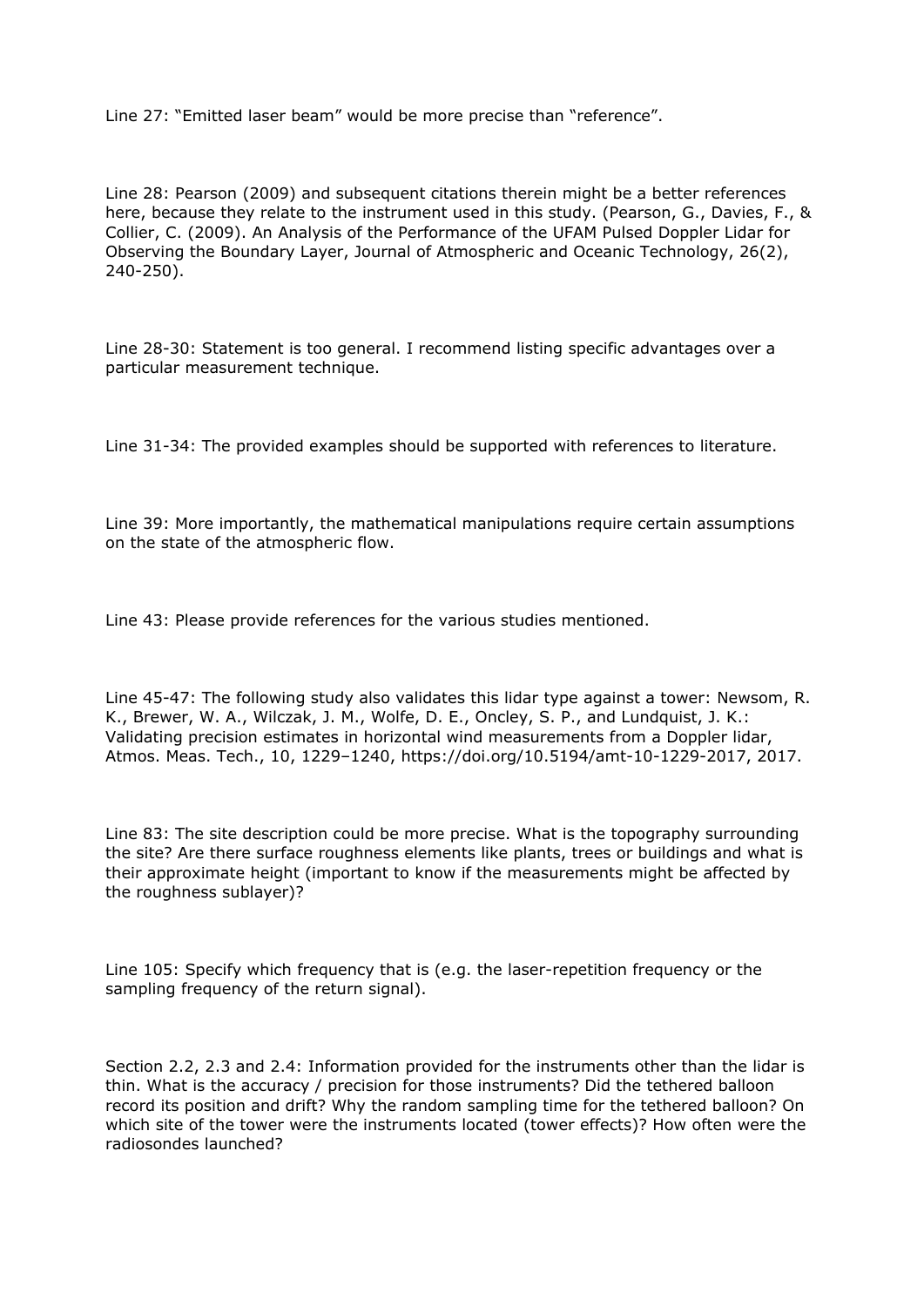Line 157-159: How many pulses were averaged for one estimate of the radial velocity?

Line 213-214: Doppler lidars are also able to observe the turbulence state from the variance / standard deviation of the velocity, which can provide information on atmospheric layers, too.

Line 230: Is there a significant trend between the average wind direction difference and the wind speed?

Fig 3a: I counted something around 67 data points, which is far less than I would expect for a three-day period. Is the difference explained by the filtering criteria of the LiDAR SNR and the height deviation of the tethered balloon? If yes, then that should be explained in the text and stated how much data was rejected. Also, the variable names and formatting of minus sign in equation of the linear regression could be improved.

Caption of Figure 3: Unless I missed it earlier, this is the first time that the duration of the measurement campaign is mentioned. That information should be provided in the main text at the beginning of the results or in the methods.

Line 240-241: Is there also a difference between the two height levels? One would also expect to see larger differences closer to the surface. If the authors can extract stability information from the measurements, the dependency of the errors to the stability could be also interesting (as it affects the horizontal homogeneity).

Figure 4a: As for the previous figure, the number of the data points is not clear to me. Is the figure showing both tower booms together? Has there been some filtering criteria applied to the data?

As it is, I believe there are not enough data points for both booms and too many for a single boom.

Figure 5 and 6: It should be clarified if the SNR threshold from the methods section applied to those figures.

Line 350: While wind direction seems to agree, the wind speed is overestimated quite a lot by the model (more than a factor of two at times it seems). Therefore, I recommend providing objective error values instead of using satisfactorily to describe the agreement.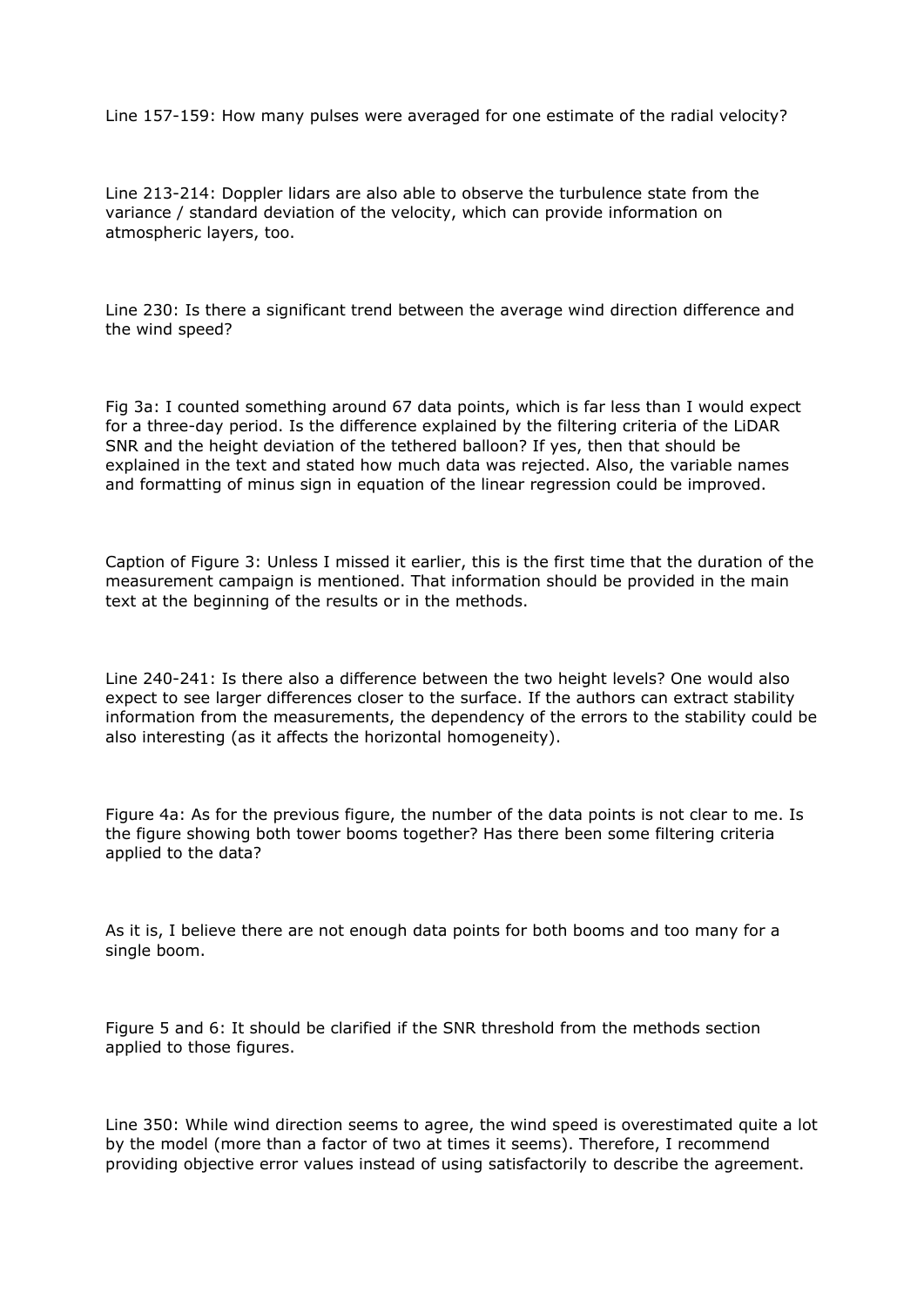Figure 9 and 10: It might improve clarity of the figures, if the wind speed and wind direction information is separated into two panels.

Figure 11: Indicating the times of sunrise and sunset would help following the discussion.

Line 407-408: Sentence should specifiy, that the preference of 60° over 80° is for the extraction of wind direction and wind speed (because it might be different, if one would extract other quantities from the measurements).

Also, the limitations of the study should be highlighted. Only one site is considered here and the conditions only covered what is considered a radiation driven diurnal cycle of the atmospheric boundary layer.

## **Technical corrections**

Line 10: Capitalize "D" in Doppler. And I recommend checking the journal guidelines for the capitalization "Lidar".

Line 45/46: Inconsistent spelling of "Stream Line".

Line 68 and 70: Consider using "horizontal" instead of "lateral". Lateral is some fields used to specify a velocity component perpendicular to the streamwise direction.

Line 74: I believe the abbreviation WRF was not introduced.

Line 90: Dayan and Ednizik (1999) are also a good reference here. Dayan U, Rodnizki J (1999): The temporal behavior of the atmospheric boundary layer in israel. J. Appl. Meteorol. 38(6):830–836.

Figure 1: I might be wrong about this, but I believe the acknowledgment policies of Google also require the acknowledgment within the figure itself.

Line 96: I recommend spelling out "four" here (similar instances throughout the text later on e.g. line 123, ).